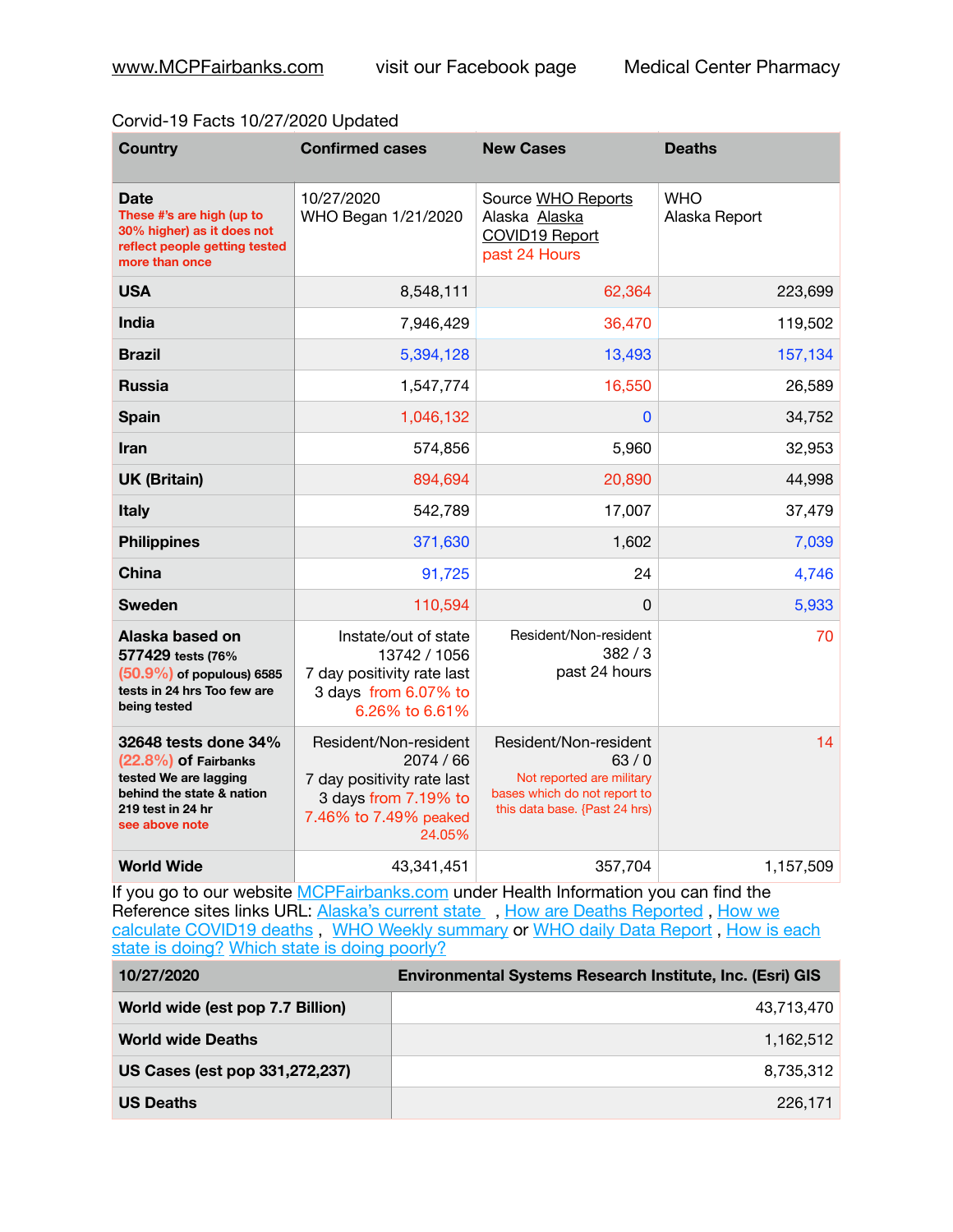The US has 2.8 hospital beds per 1000 our needs could be 56, China had 4.3, Italy 3.2, South Korea 12.3

Impact of COVID-19 on the US Healthcare system<br>Estimated US Population 331.3 million 52.8% (35.4%) have t

331.3 million 52.8% (35.4%) have been tested (174.7 million) Estimated 5% of US population will test positive for Covid-19 16.56 million (8.735 Million) we have currently tested an est. 174.7 million based on 8.735 mill that have tested positive discount some of these numbers by 33% to account for multiple testing of same person. If 8% will require hospitalization of the 16.56 million positive cases, we would need 1.325 million beds. Estimated by the American Hospital Association there are 800,000 staffed beds available. **The Needs Contract Contract Contract Contract Contract Contract Contract Contract Contract Contract Contract Contract Contract Contract Contract Contract Contract Contract Contract Contract Contract Contract** 

The USNS Mercy and Comfort added 2,000 staffed beds, not ICU Of these estimated to be admitted to ICU **860,000**. to ICU beds

The US has  $16,000$  ICU beds  $\sim$   $\sim$   $\sim$   $\sim$   $\sim$  we have 68,000-85,000 beds

US could need 299,000beds with ventilators <16,000 ventilators

**Summation:** Estimated needs could be 1.325 million hospitalized beds for just COVID-19 patients alone. If positives represents 5% of test run, then approximately 174.7 million have been tested, we have no idea how many tests have been run or how many multiple tests conducted on the same person, resulting in 8.735 million positive tests run with 226171 with 583 deaths in the past 24 hours

Normal ICU stay 5-7 days, estimated ICU stay for COVID-19 2-3 weeks and they could tie up a ventilator for that length of time also, helping only 1/3 as many patients.

This is why we need to flatten the curve by social spacing and only essential travel.

Expected Death (these are just estimates based on other countries) if 5% of the US Population (16.56 million) test positive and if

1% die = 165,600 people

2% die = 311,200 people

3% die = 496,800 people

6% die = 993,600 people obviously we have passed the 1.325 million positive cases so if 5% of the US population (16.56 million) test positive and 6% of those die = 993,600 deaths if no vaccine, or if 3.09% (511,704) will die, we are 1/3 of the way there in 25 weeks. World wide death rate of positive tests actually 2.66%. The US is at 226171 2.59% of those actually tested positive, that is 55% lower death rate than when we started in 3/2020 , started at 6%. There are 7.8 Billion people in the world 331 million live in the US (4.2% of the world's population). The US deaths represents 19.4% of the world's death numbers and 19.98% of worldwide confirmed cases,.

To put this in perspective, In comparison to the flu in the US

CDC Estimates. From 2010 to 2016, the flu-related death rate was between 12,000 and 56,000, with the highest season being 2012 to 2013 and the lowest being 2011 to 2012. Most deaths are caused by complications of the flu, including pneumonia or a secondary bacterial infection of the heart or brain. or 2,000 to 9,333 per year. In 2020 in the US has 19 million cases 180,000 hospitalized and 10,000 (0.052%) have died, typically it is 2% will die, compared to 2.59% with COVID19. 52.8% (US), 76% (Alaska), & 34% (Fbks) are still too few to protect us from future outbreaks. Experts feel that we need either need people to get infected with the virus and develop antibodies or get vaccinated to create immune antibodies to protect us, that we need >60% of the population to have positive antibody tests and preferably 70-90%, one expert felt they would not feel confident til >85% were positive, to give assurance (herd immunity) in order to go without masks and social distancing. NY City seems to have the highest number at 20%. Testing is so important. Currently we are testing at 21.93 Million tests per month. At this rate to test everyone once it will take 14.96 months or over 1.25 years. To test 3 times it would take 44.88 months or 3.74 years

The Flu (Influenza kills approximately 1-2% of those infected, SARS killed 800 people total, COVID19 appears to kill 2.59% of those that test positive or 1.3 times (130%) more deadly than the flu and seems to be more contagious. (Seems to spread more readily)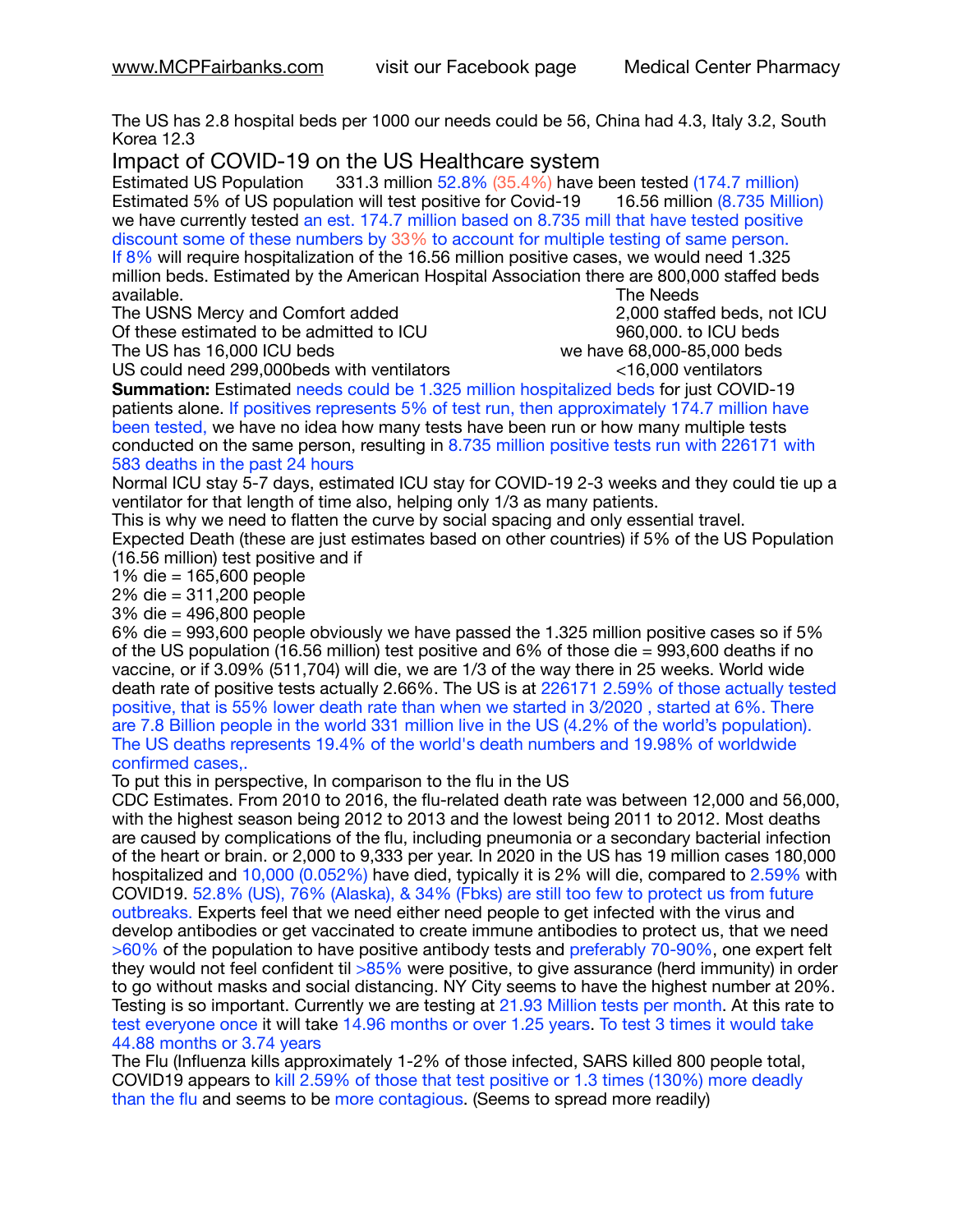Alaska has 13742 cases so far, 2074 in Fairbanks or 1 of every 6 of Alaskans was 1 in 4, with 44 deaths, the first case was transient foreign airline crew member. Interesting, the Source of Alaska's SARS-Cov2 virus originated not from East Asia by travelers or the west coast (Washington where it was first observed) , but came from the east coast of the US, and they were inoculated first from Europe, accordingly from New York's Governor and CDC.

**Best practice protection** is good personal Hygiene do not touch eyes, nose, mouth, wash hands frequently for at least 20-30 seconds, before you touch your face, and observe personal spacing of 6-18 feet. Remove your shoes in your house, frequently clean surface areas, let the cleaner sit 15-20 sec before wiping off. **We are recommending to wear any kind of mask.** Drug treatment is being researched, but as yet not been verified, only suggested. Best to isolate those sick and isolate those most susceptible (old and preconditioned with risk factors) **Risk factors:** Cardiovascular disease (56.6%), Obesity (41.7%), Diabetes (33.8%), age >60, respiratory problems, especially smokers or those who vape, High Blood Pressure If you have been exposed self isolate for 2-4 weeks

One episode in China, a man tested negative for 27 days before showing symptoms. So Isolation may want to be considered up to 4 weeks not just 2 weeks.

Italy 1 in 10 positive cases admitted to ICU due to Hypoxic failure requiring mechanical ventilation. In NY it was 1 in 7 that required hospitalization, of the 5700 hospitalized 2634 were discharged (79% (2081)) or died (21%(553)), 9 in 10 put on a ventilator died.

Public policy development and education is important. How Long does Covid-19 stay on objects to 3 hours

| Air                              | up to 3 h |
|----------------------------------|-----------|
| Copper                           | 4 hours   |
| Cardboard (Amazon Box)           | 24 hrs    |
| Plastic surfaces/Stainless Steel | 72 hours  |
| Mucosal surfaces                 | unknown   |
|                                  |           |



Viral Antigen and Viral RNA tells us you have the disease and can spread the disease and can or are currently sick. IgM (short term) and IgG (long term antibodies) tells us you have experienced the virus or had the vaccine, and got over it. You may be resistant if your antibody levels are high enough. We have tested currently 76% (50.9%) of the Alaskan population and over little

Corrected graph numbers.

| Project outward                         |  |                  |  |  |
|-----------------------------------------|--|------------------|--|--|
| Exhalation can spray                    |  | 1.5 m $(4.9$ ft) |  |  |
| spittle (droplets)                      |  |                  |  |  |
| Coughing                                |  | 2 m (6.6 ft)     |  |  |
| Sneeze                                  |  | 6 m (19.7 ft)    |  |  |
| Development of immune response          |  |                  |  |  |
| Early viral testing tests to see if you |  |                  |  |  |

currently have the virus. Later antibody testing tells us if you have been exposed and survived. But does not tells us if you have immunities to the virus. We will need to have both tests done in order to open the community..



over 52.8% (35.4%) of the US population, discount these numbers by 33% to reflect multiple testing of the same person. To be safe, we need at least  $25\%$  to see if we are